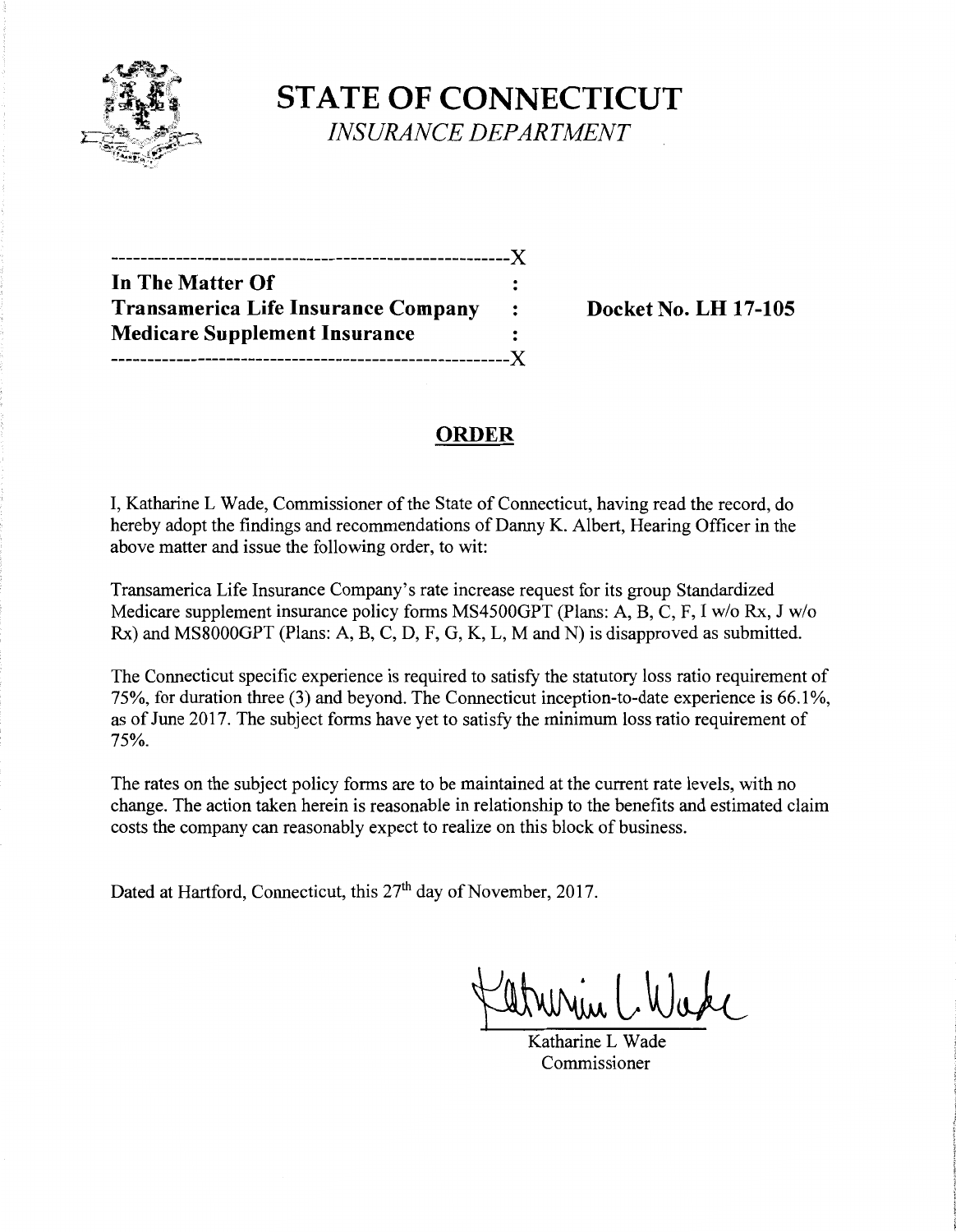

**STATE OF CONNECTICUT** *INSURANCE DEPARTMENT* 

| In The Matter Of                     |                |
|--------------------------------------|----------------|
| Transamerica Life Insurance Company  | $\mathbb{R}^2$ |
| <b>Medicare Supplement Insurance</b> |                |
| -------------------------------X     |                |

**Transamerica Life Insurance Company** : **Docket** No. **LH 17-105** 

#### **PROPOSED FINAL DECISION**

## **I. INTRODUCTION**

The Insurance Commissioner of the State of Connecticut is empowered to review rates charged for individual and group Medicare supplement policies sold to any resident of this State who is eligible for Medicare. The source for this regulatory authority is contained in Chapter 700c and Section 38a-495a of the Connecticut General Statutes.

After due notice, a hearing was held at the Insurance Department in Hartford, CT on Thursday, November 16, 2017, to consider whether or not the rate increase requested by Transamerica Life Insurance Company on its group Standardized Medicare supplement insurance business should be approved.

No members from the general public attended the hearing.

No company representatives from Transamerica Life Insurance Company attended the hearing.

The hearing was conducted in accordance with the requirements of Section 38a-474, Connecticut General Statutes, the Uniform Administrative Procedures Act, Chapter 54 of Section 38a-8-1 et seq. of the Regulations of Connecticut State Agencies.

A Medicare supplement policy is a private health insurance policy sold on an individual or group basis, which provides benefits that are additional to the benefits provided by Medicare. For many years Medicare supplement policies have been highly regulated under both state and federal law to protect the interests of persons eligible for Medicare who depend on these policies to provide additional coverage for the costs of health care.

Effective December 1, 2005, Connecticut amended its program of standardized Medicare supplement policies in accordance with Section 38a-496a of the Connecticut General Statutes, and Sections 38a-495a-1 through 38a-495a-21 of the Regulations of Connecticut Agencies. This program, which conforms to federal requirements, provides a "core" package of benefits known as Plan A. Insurers may also offer any one or more of eleven other plans (Plans B through N).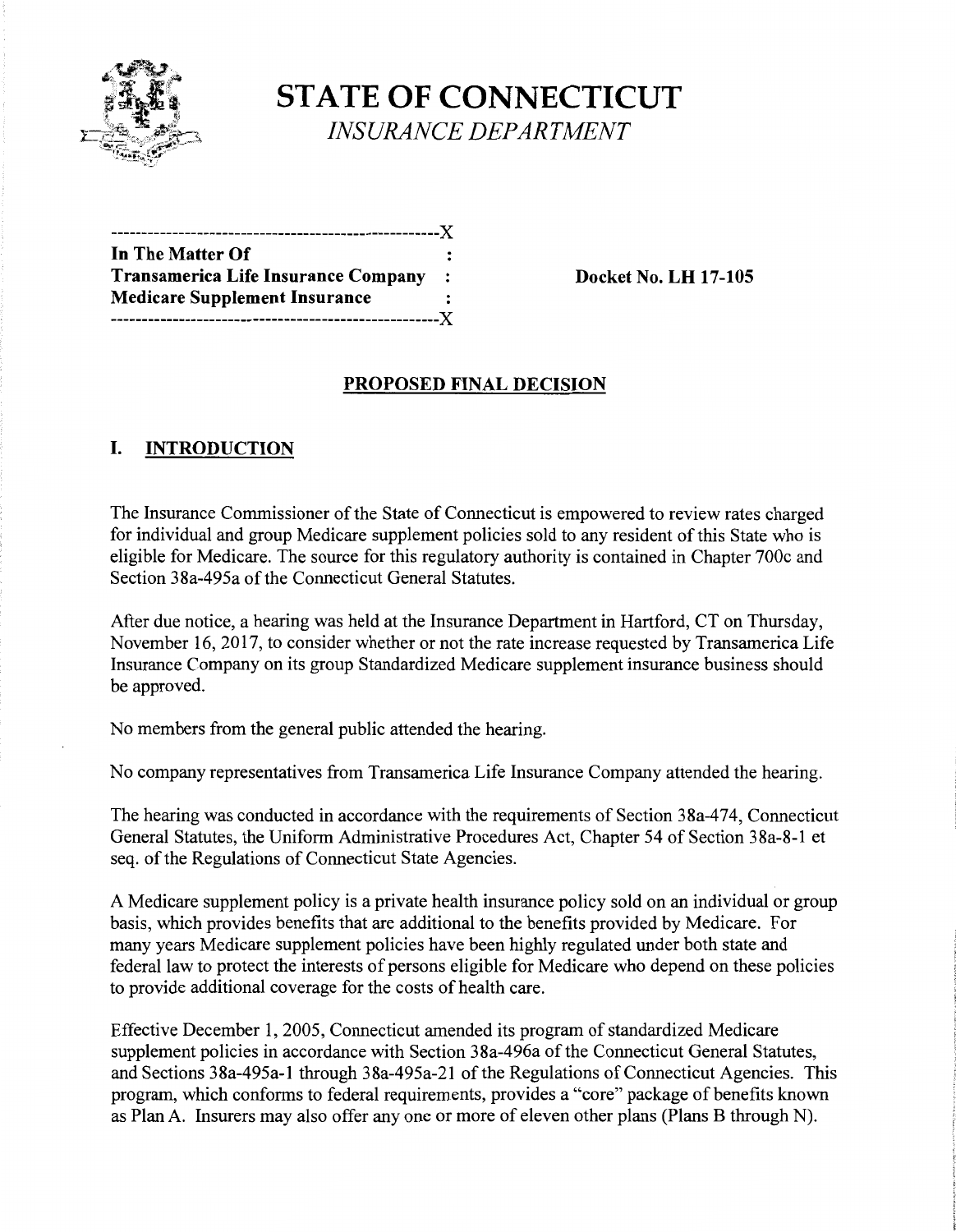Effective January 1, 2006, in accordance with Section 38a-495c ofthe Connecticut General Statutes (as amended by Public Act 05-20) premiums for all Medicare supplement policies in the state must use community rating. Rates for Plans A through N must be computed without regard to age, gender, previous claims history or the medical condition of any person covered by a Medicare supplement policy or certificate.

The statute provides that coverage under Plans A through N may not be denied on the basis of age, gender, previous claims history or the medical condition of any covered person. Insurers may exclude benefits for losses incurred within six months from the effective date of coverage based on a pre-existing condition.

Effective October 1, 1998, carriers that offer Plan B or Plan C must make these plans as well as Plan A, available to all persons eligible for Medicare by reason of disability.

Insurers must also make the necessary arrangements to receive notice of all claims paid by Medicare for their insureds so that supplement benefits can be computed and paid without requiring insureds to file claim forms for such benefits. This process of direct notice and automatic claims payment is commonly referred to as "piggybacking" or "crossover".

Sections 38a-495 and 38a-522 ofthe Connecticut General Statutes, and Section 38a-495a-10 of the Regulations of Connecticut Agencies, state that individual and group Medicare supplement policies must have anticipated loss ratios of 65% and 75%, respectively. Under Sections 38a-495-7 and 38a-495a-10 ofthe Regulations of Connecticut Agencies, filings for rate increases must demonstrate that actual and expected losses in relation to premiums meet these standards, and anticipated loss ratios for the entire future period for which the requested premiums are calculated to provide coverage must be expected to equal or exceed the appropriate loss ratio standard.

Section 38a-473 of the Connecticut General Statutes provides that no insurer may incorporate in its rates for Medicare supplement policies factors for expenses that exceed 150% of the average expense ratio for that insurer's entire written premium for all lines of health insurance for the previous calendar year.

## **II. FINDING OF FACT**

After reviewing the exhibits entered into the record of this proceeding, and utilizing the experience, technical competence and specialized knowledge of the Insurance Department, the undersigned makes the following findings of fact:

- 1. Transamerica Life Insurance Company has requested a 4.6% rate increase on its group standardized Medicare supplement policy forms MS4500GPT-(A-J).CT and MS8000GPT (A  $-N$ :
- 2. As of 6/30/17 there were 687 in-force policies in Connecticut, and 18,853 on a nationwide basis.